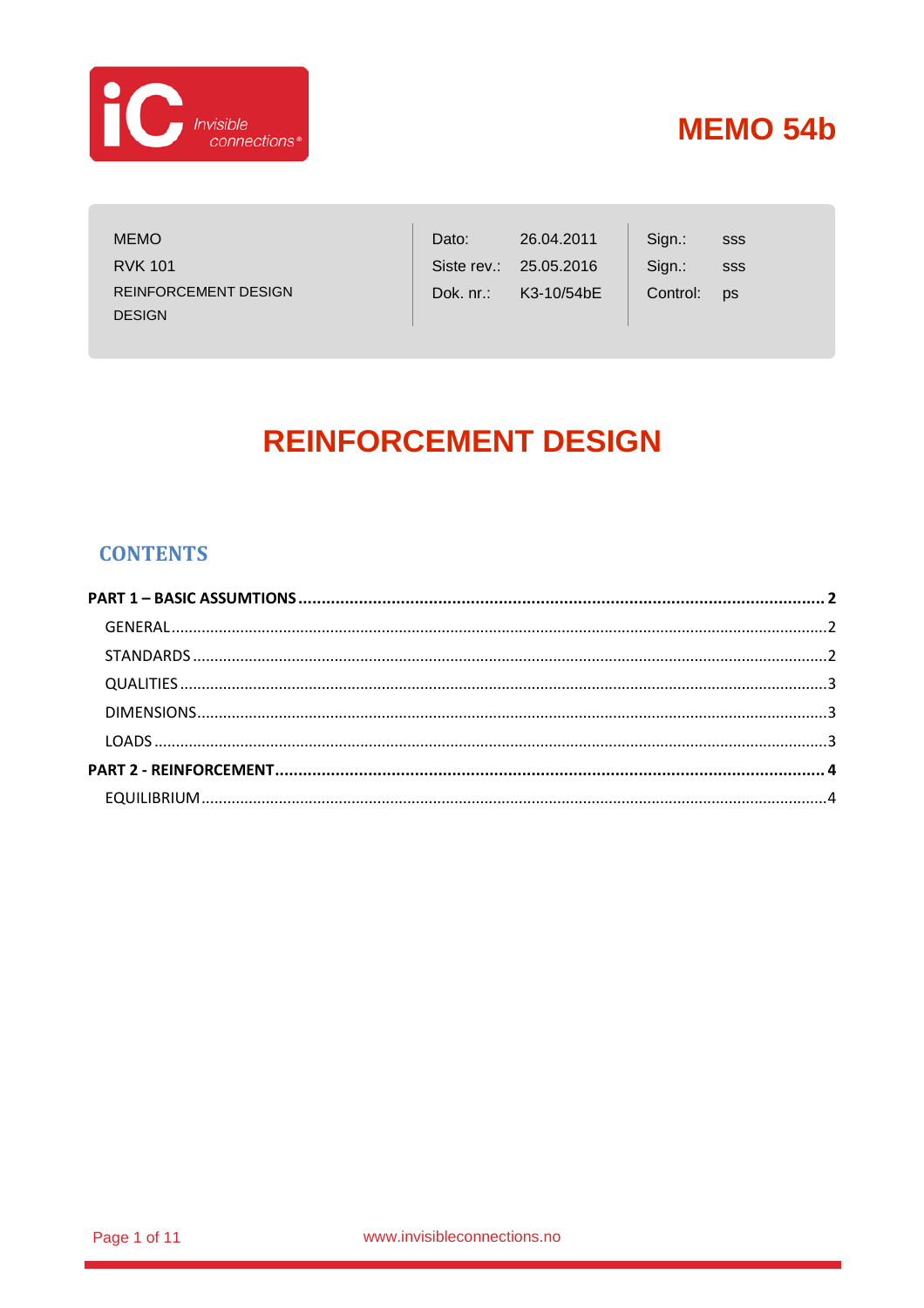



# <span id="page-1-0"></span>**PART 1 – BASIC ASSUMTIONS**

### <span id="page-1-1"></span>**GENERAL**

The following calculations of anchorage of the units and the corresponding reinforcement must be considered as an example illustrating the design model.

It must always be checked that the forces from the anchorage reinforcement can be transferred to the main reinforcement of the concrete components. The recommended reinforcement includes only the reinforcement necessary to anchor the unit to the concrete.

In the vicinity of the unit the element must be designed for the force  $R_1$ .

### <span id="page-1-2"></span>**STANDARDS**

The calculations are carried out in accordance with:

- Eurocode 2: Design of concrete structures. Part 1-1: General rules and rules for buildings.
- Eurocode 3: Design of steel structures. Part 1-1: General rules and rules for buildings.
- Eurocode 3: Design of steel structures. Part 1-8: Design of joints.
- EN 10080: Steel for the reinforcement of concrete. Weldable reinforcing steel. General.

For all NDPs (Nationally Determined Parameter) in the Eurocodes the recommended values are used.

NDP's are as follows:

| <b>Parameter</b> |      |      | $\alpha_{cc}$ | αa  |
|------------------|------|------|---------------|-----|
| Recommended      | ر. 1 | 1.15 | <b>L.U</b>    | ⊥.∪ |
| value            |      |      |               |     |

*Table 1: NDP-s in EC-2.*

| <b>Parameter</b> | <b>V<sub>MO</sub></b> | $V_{M1}$ | $V_{M2}$ |
|------------------|-----------------------|----------|----------|
| Recommended      | T.N                   | 1.U      | 1.25     |
| value            |                       |          |          |

*Table 2: NDP-s in EC-3.*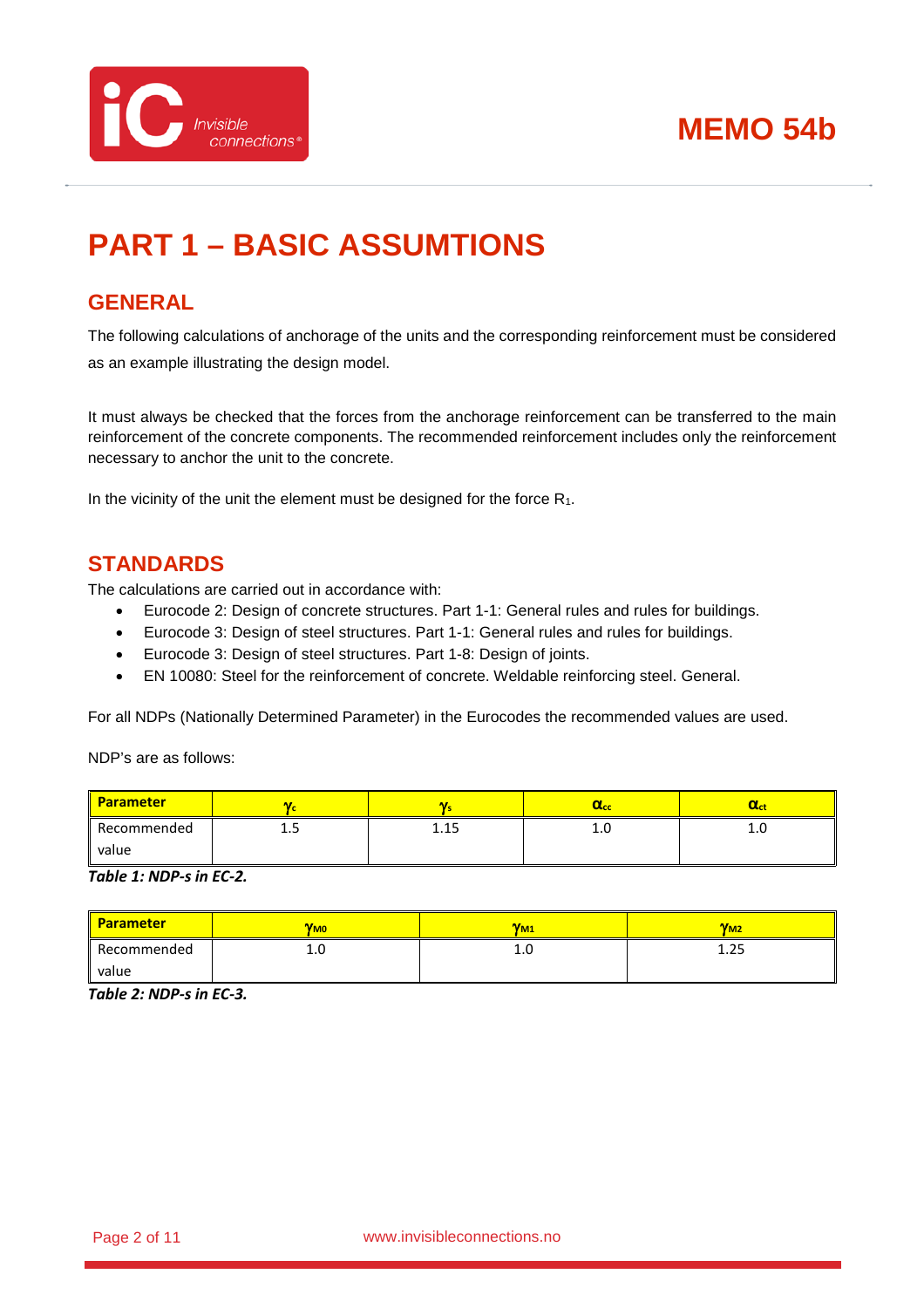

### <span id="page-2-0"></span>**QUALITIES**

Concrete grade C35/45:

 $f_{ck} = 35.0 \text{ MPa}$  EC2, Table 3.1  $f_{\text{cd}} = \alpha_{\text{cc}} \cdot f_{\text{ck}} / \gamma_{\text{c}} = 1.35 / 1.5 = 23.3 \text{ MPa}$  EC2, Pt.3.15  $f_{\text{ctd}} = \alpha_{\text{ct}} \cdot f_{\text{ctk},0,05}/\gamma_c = 1.2,20/1,5 = 1,46 \text{ MPa}$  EC2, Pt.3.16  $f_{\text{bd}} = 2,25 \cdot \eta_1 \cdot \eta_2 \cdot f_{\text{ctd}} = 2,25 \cdot 0,7 \cdot 1,0 \cdot 1,46 = 2,3 \text{ MPa}$  EC2, Pt.8.4.2

Reinforcement 500C (EN 1992-1-1, Annex C):

 $f_{yd} = f_{yk}/\gamma_s = 500/1, 15 = 435 \text{ MPa}$  EC2, Clause 3.2.7

Note: *Reinforcement steel of different ductility grade may be chosen provided that the bendability is sufficient for fitting the vertical suspension reinforcement to the half round steels in front of the unit.*

Structural steel S355:

Tension:  $f_{yd} = f_y / \gamma_{M0} = 355/1, 0 = 355 \text{ MPa}$ Compression:  $f_{yd} = f_y / γ_{M0} = 355/1,0 = 355$  MPa Shear:  $f_{sd} = f_{y}/(\gamma_{M0} \cdot \sqrt{3}) = 355/(1,0 \cdot \sqrt{3}) = 205 \text{ MPa}$ 

### <span id="page-2-1"></span>**DIMENSIONS**

Inner tube: HUP 100x50x6, Cold formed, S355 Outer tube: HUP 120x60x4, Cold formed, S355

### <span id="page-2-2"></span>**LOADS**

Vertical ultimate limit state load =  $F_v$  = 100kN.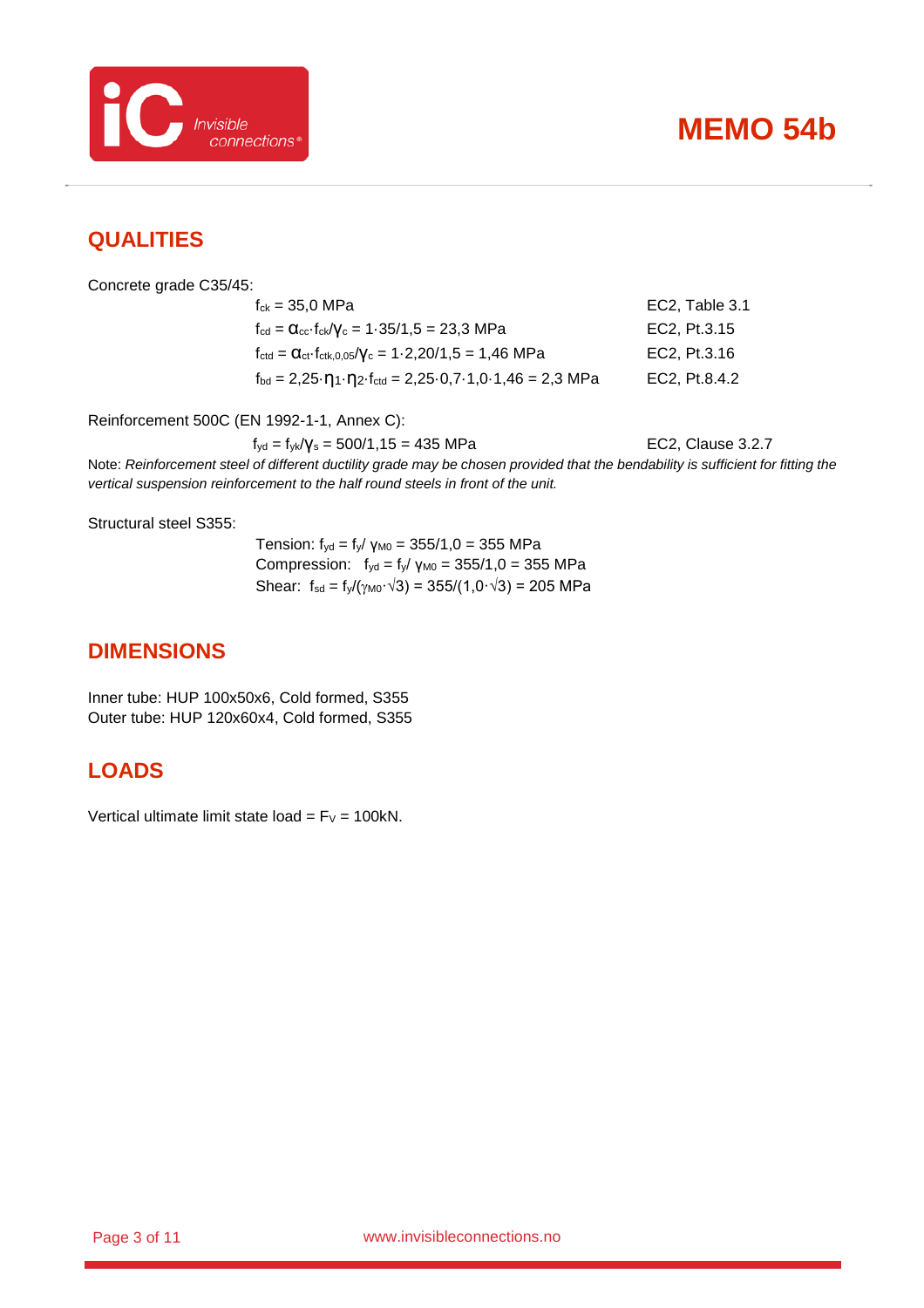

# <span id="page-3-0"></span>**PART 2 - REINFORCEMENT**

### <span id="page-3-1"></span>**EQUILIBRIUM**



#### <span id="page-3-2"></span>*Figure 1: Forces acting on the unit.*

 $F_V =$  External force on the inner tube

- $R_{1i}$ ,  $R_{2i}$  = Internal forces between the inner and outer tubes.
- $R_1$ ,  $R_2$ ,  $R_3$  = Support reaction forces the outer tube.

g= distance to the middle plane of the anchoring stirrups in front of the unit.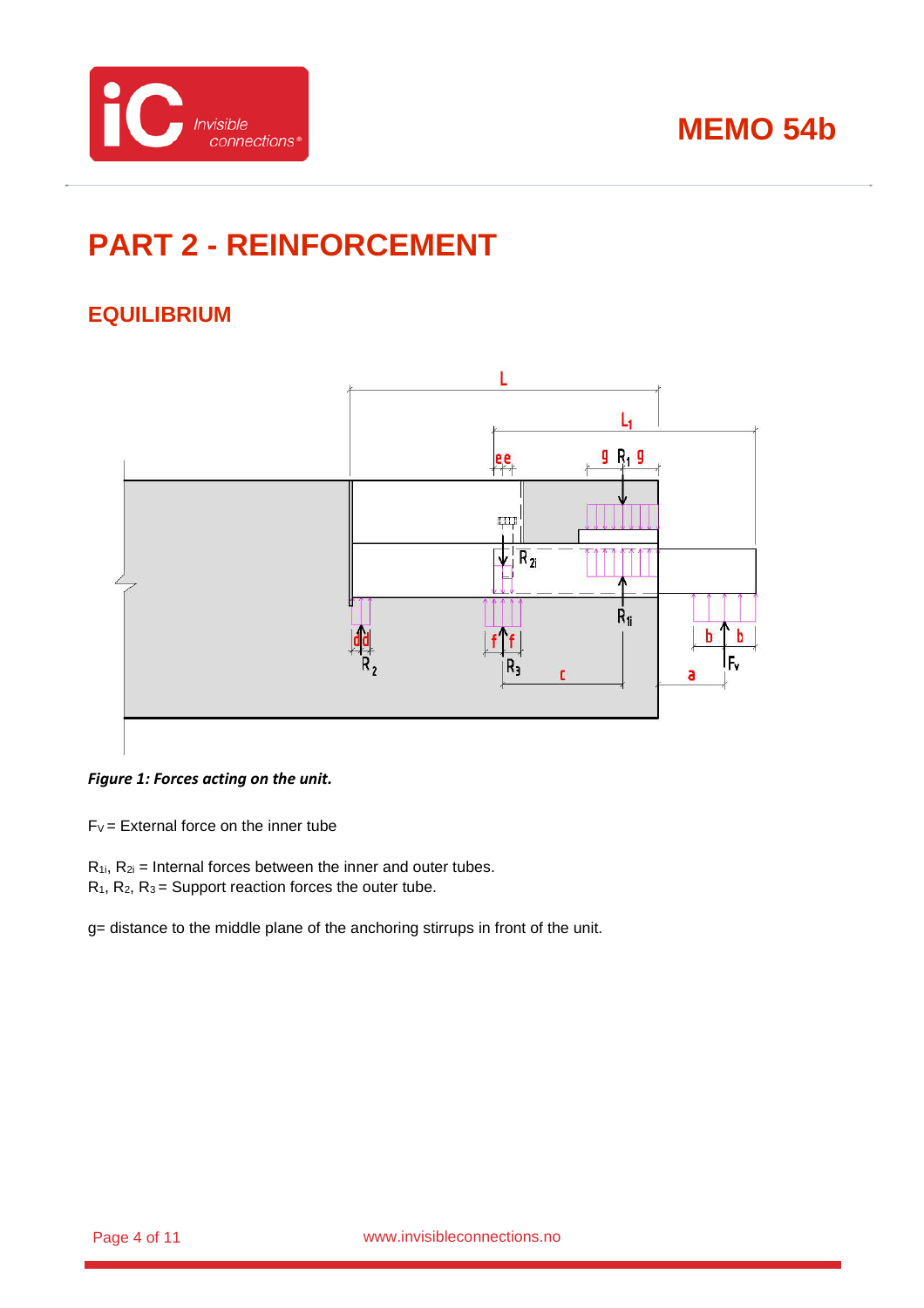

#### **I) Equilibrium inner tube:**



#### *Figure 2: Forces acting on the inner tube.*

Equilibrium equations of the inner tube:

| 1): ∑M=0:               | $F_v(L_1-b-e) - R_{1i} (L_1-b-a-g-e)=0$ |     |
|-------------------------|-----------------------------------------|-----|
| 2): ∑F <sub>y</sub> =0: | $F_v-R_{1i}+R_{2i}=0$                   | (2) |

Assuming nominal values:

L1=295mm, a=75mm, b=35mm, g=40mm, e=10mm

Solving R<sub>1i</sub> from eq. 1:

$$
R_{1i} = \frac{F_v \cdot (L_1 - b - e)}{(L_1 - b - a - g - e)}
$$
(3)

Solving R<sub>2i</sub> from eq. 2:  $R_{2i}= R_{1i}-F_v$  (4)

Results:

$$
R_{1i} = \frac{100kN \cdot (295 - 35 - 10)mm}{(295 - 35 - 75 - 40 - 10)mm} = 185.2kN
$$
  

$$
R_{2i} = 185.2kN - 100kN = 85.2kN
$$

Page 5 of 11 **biggers** www.invisibleconnections.no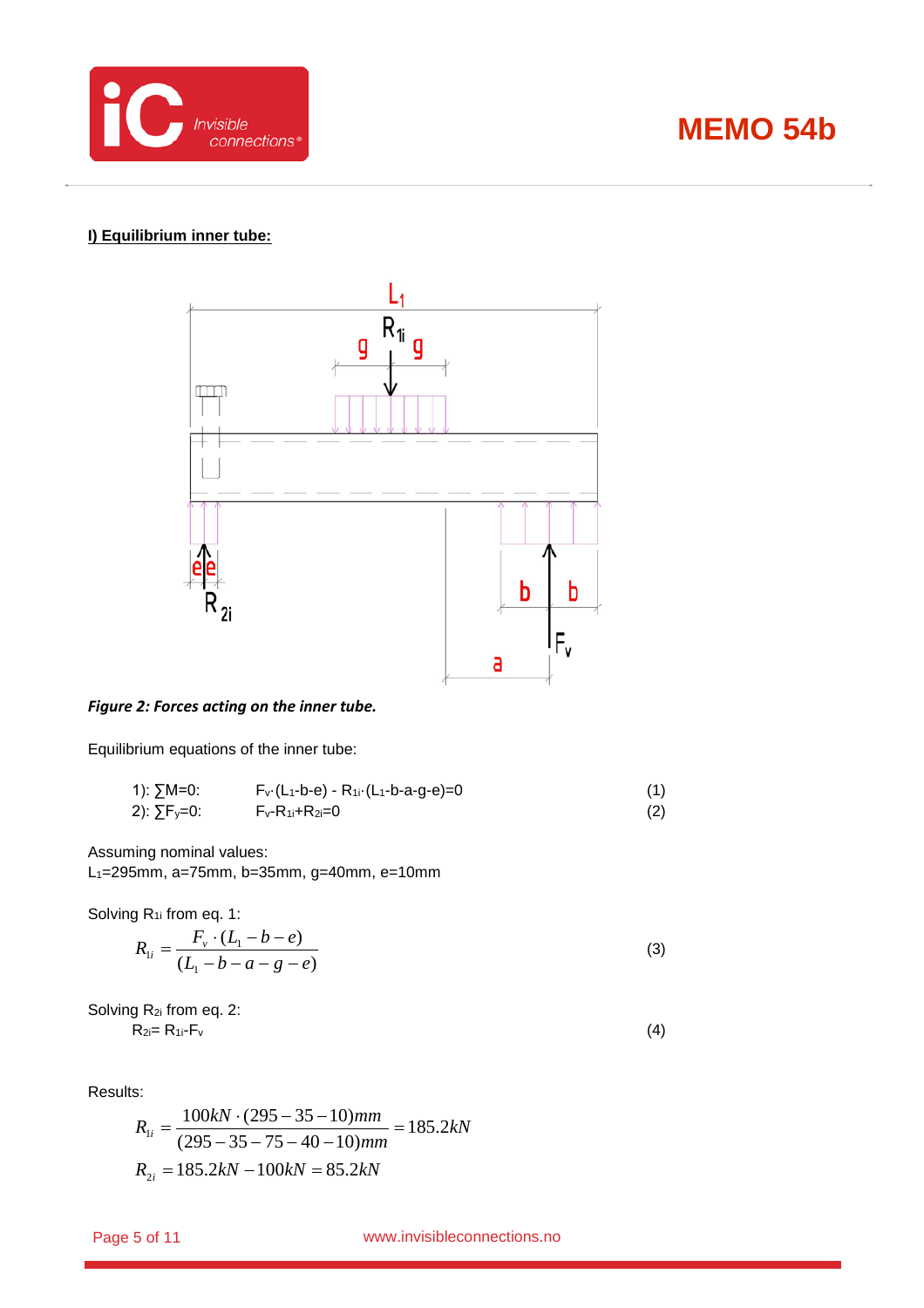

#### **II) Equilibrium outer tube:**



#### *Figure 3 Forces acting on the outer tube.*

Exact distribution of forces depends highly on the behavior of the outer tube. Both longitudinal bending stiffness and local transverse bending stiffness in the contact points between the inner and the outer tubes affects the equilibrium. Two situations are considered:

#### 1) Rigid outer tube.

Outer tube rotates as a stiff body. This assumption gives minimum reaction force at  $R_1$ , and maximum reaction force at R<sub>2</sub>. R<sub>3</sub> becomes zero. (The force R<sub>3</sub> will actually be negative, but since no reinforcement to take the negative forces is included at this position, it is assumed to be zero.)

Equilibrium equations of the outer tube:

| 1): ∑M=0:<br>(5)       | $(R_{1i}-R_1) \cdot (L-3-g-d) - (R_{2i}-R_3) \cdot (L-3-g-c-d)=0$ |     |
|------------------------|-------------------------------------------------------------------|-----|
| 2): $\Sigma F_y = 0$ : | $R_2+R_3+R_1$ - $R_2$ - $R_1=0$                                   | (6) |

Assuming nominal values:

L=348mm, c=135mm, g=40mm, e=10mm, d=10mm; (c=L<sub>1</sub>-b-a-g-e=295-35-75-40-10=135mm, see [Figure 1\)](#page-3-2)

Solving R<sub>1</sub>from eq. 5: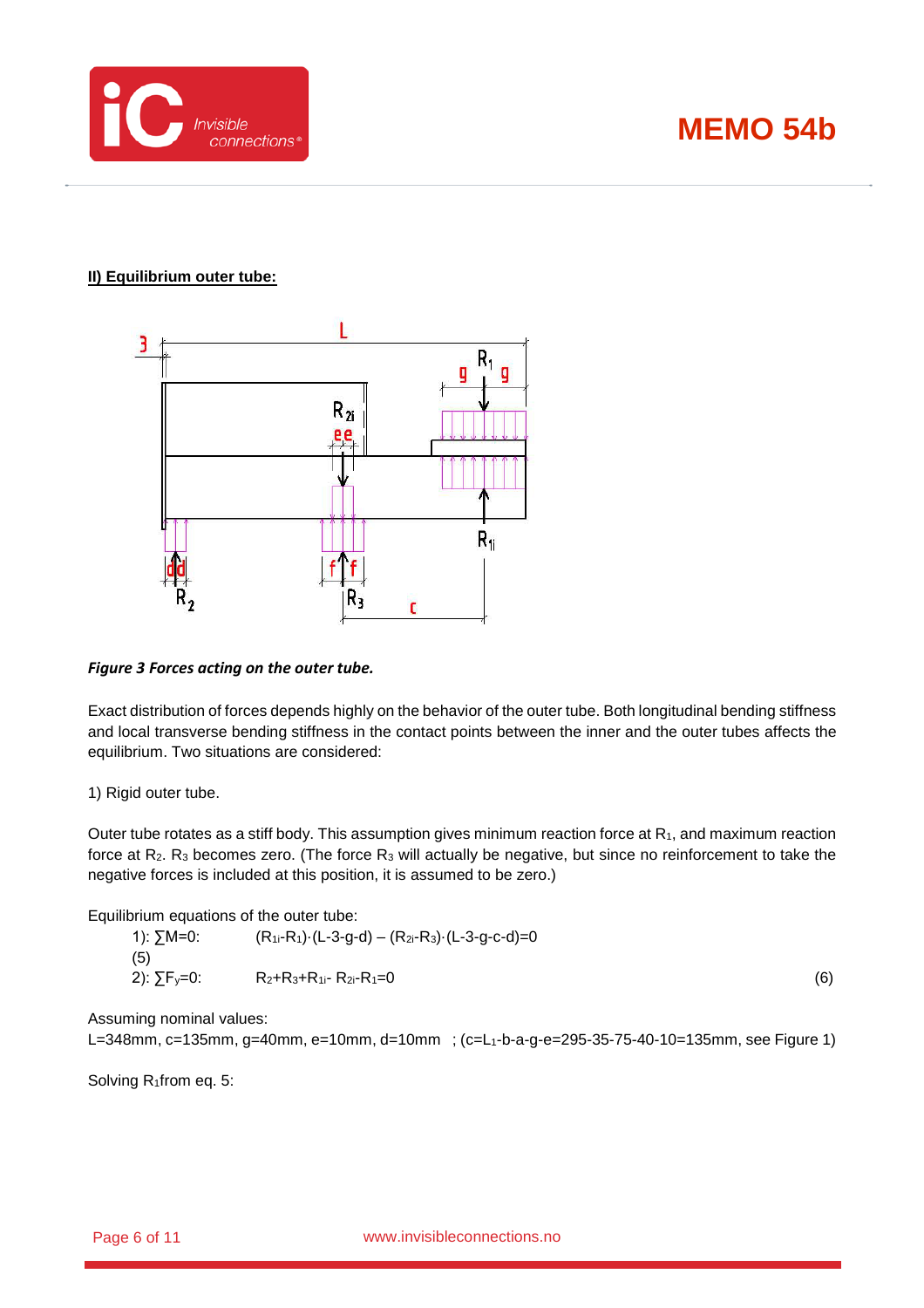

$$
(R_{1i} - R_1) \cdot (L - 3 - g - d) - (R_{2i} - R_3) \cdot (L - 3 - g - c - d) = 0
$$
  
(185.2 - R<sub>1</sub>) \cdot (348 - 3 - 40 - 10) - (85.2 - 0) \cdot (348 - 3 - 40 - 135 - 10) = 0  
54634 - 295R<sub>1</sub> - 13632 = 0  
R<sub>1</sub> =  $\frac{41002}{295}$  = 139kN

Solving R2from eq. 6:

 $R_2 = R_1 + R_{2i} - R_{1i} - R_3 = 139 + 85.2 - 185.2 = 39kN$ 

2) Outer tube without bending stiffness. No forces transferred to outer tube at the back of inner tube.

This assumption gives maximum reaction forces  $R_1$  and  $R_3$ .  $R_2$  becomes zero. The forces follow directly from the assumption:  $R_1 = R_1$  i  $R_3 = R_2$  and  $R_2 = 0$ 

$$
R_1 = 185.2kN
$$
  

$$
R_2 = 0kN
$$
  

$$
R_3 = 85.2kN
$$

The magnitude of the forces will be somewhere in between the two limits, and the prescribed reinforcement ensures integrity for both situations. Reinforcement is to be located at the assumed attack point for support reactions.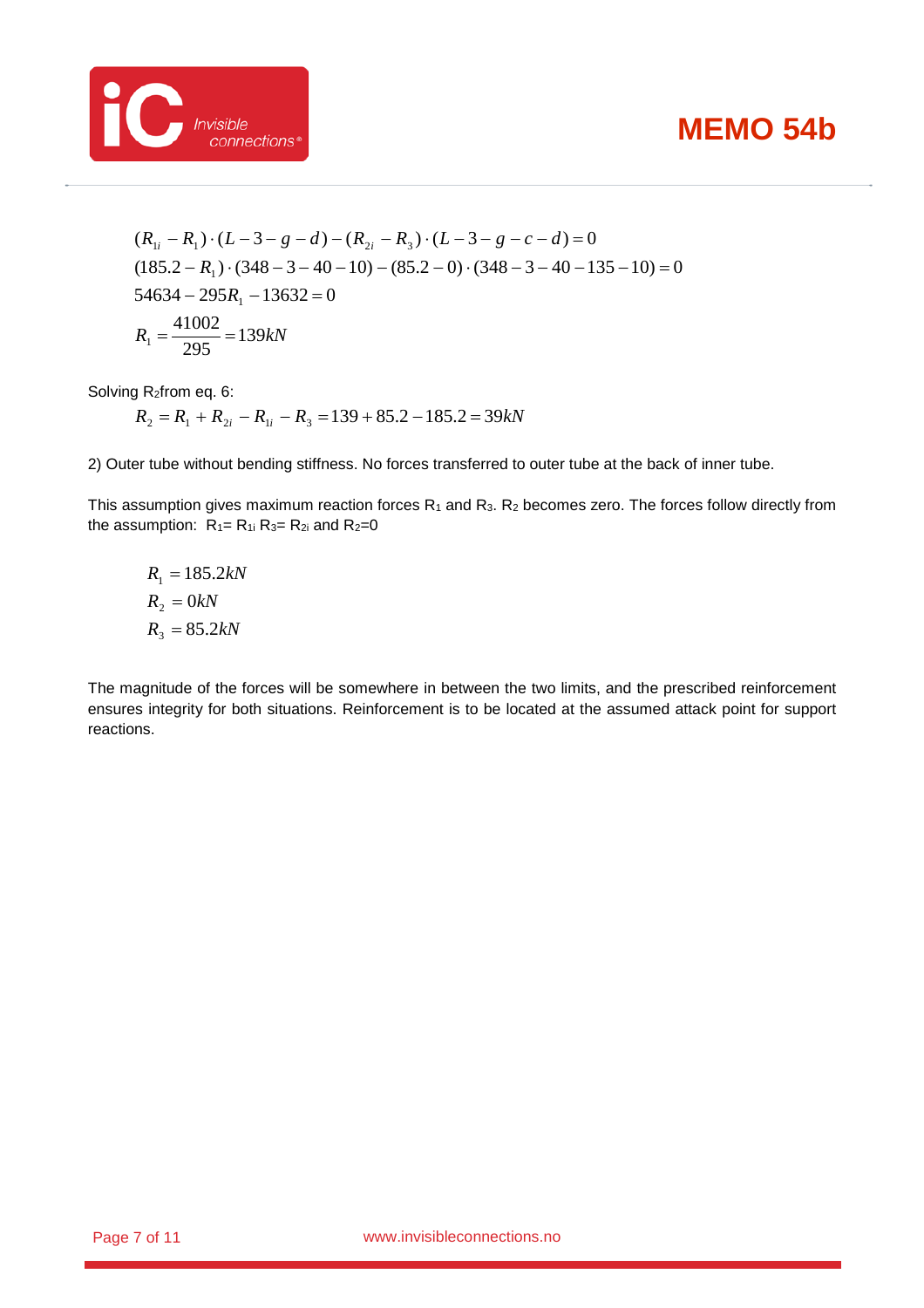

#### **Reinforcement for R1, R2 and R3:**





#### **Reinforcement necessary to anchor the unit to the concrete:**

Reinforcement R<sub>1</sub>:  $A_{s1} = R_1/f_{sd} = 185.2kN/435Mpa = 426 mm^2$ Select  $2-\varnothing$ 12 =  $2 \times 2 \times 113$  = 452 mm<sup>2</sup> Capacity selected reinforcement: R=452 mm2 ·435MPa=196.6kN

Reinforcement R<sub>3</sub>:  $A_{s3} = R_3/f_{sd} = 85.2kN/435MPa = 196 mm^2$ Select  $1 - \varnothing 12 = 1 \times 2 \times 113 = 226$  mm<sup>2</sup> Capacity selected reinforcement: R=226 mm2 ·435MPa=98.3kN

Reinforcement R<sub>2</sub>:  $A_{s2} = R_2/f_{sd} = 39kN/435MPa = 89 mm^2$ Select  $1 - \emptyset 12 = 1 \times 2 \times 113 = 226$ mm<sup>2</sup> Capacity selected reinforcement: R=226 mm2 ·435MPa=98.3kN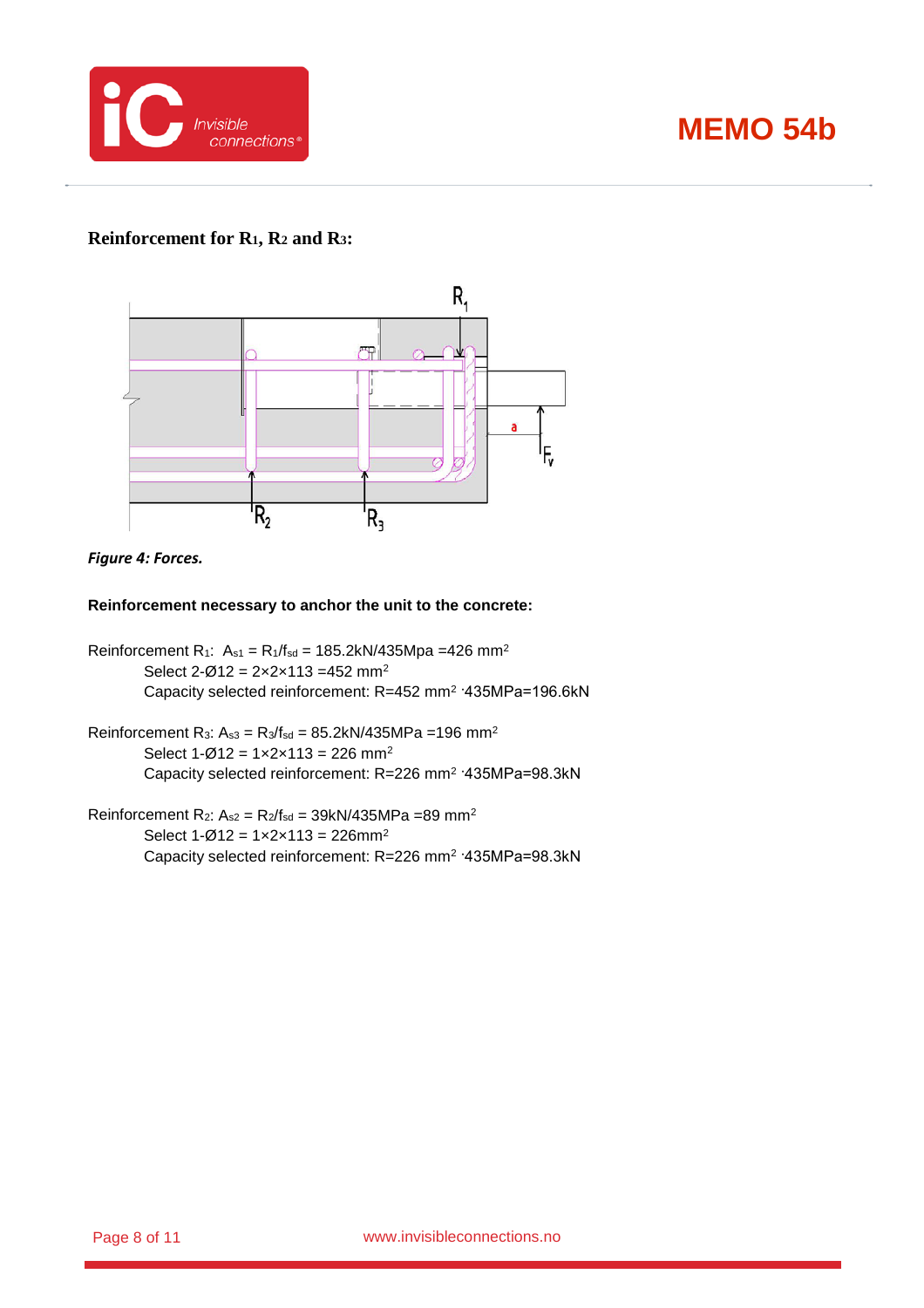

#### **Tolerances on the positioning of the reinforcement:**

Due to the small internal distances, the magnitude of the forces will change when changing the position of the reinforcement. Thus, strict tolerances are required.

Alt 1) Assume: L1=295mm, a=75mm, b=35mm, g=40+5=45mm, e=10mm

Gives:

*kN mm*  $R_1 = \frac{100kN \cdot (295 - 35 - 10)mm}{(295 - 35 - 15 - 10)} = 192.3$  $(295 - 35 - 75 - 45 - 10)$  $\frac{100kN \cdot (295 - 35 - 10)mm}{(295 - 35 - 75 - 45 - 10)mm} =$ *R*<sup>2</sup> =192.3*kN* −100*kN* = 92.3*kN*

Alt 2) Assume:

L1=295mm, a=75mm, b=35mm, g=40-5=35mm, e=10mm

Gives:

$$
R_1 = \frac{100kN \cdot (295 - 35 - 10)mm}{(295 - 35 - 75 - 35 - 10)mm} = 178.6kN
$$
  

$$
R_2 = 178.6kN - 100kN = 178.6kN
$$

Alt 3) Assume:

L<sub>1</sub>=295mm, a=75mm, b=35mm, g=40mm, e=10-5=5mm

Gives:

$$
R_1 = \frac{100kN \cdot (295 - 35 - 5)mm}{(295 - 35 - 75 - 40 - 5)mm} = 182.1kN
$$
  

$$
R_2 = 182.1kN - 100kN = 82.1kN
$$

Alt 4) Assume: L<sub>1</sub>=295mm, a=75mm, b=35mm, g=40mm, e=10+5=15mm

Gives:

*kN mm*  $R_1 = \frac{100kN \cdot (295 - 35 - 15)mm}{(295 - 35 - 15)(18.5)} = 188.5$  $(295 - 35 - 75 - 40 - 15)$  $\frac{100kN \cdot (295 - 35 - 15)mm}{(295 - 35 - 75 - 40 - 15)mm} =$ *R*<sup>2</sup> =188.5*kN* −100*kN* = 88.5*kN*

Alt 5) Assume: L<sub>1</sub>=295mm, a=75mm, b=35mm, g=40+5=45mm, e=10+5=15mm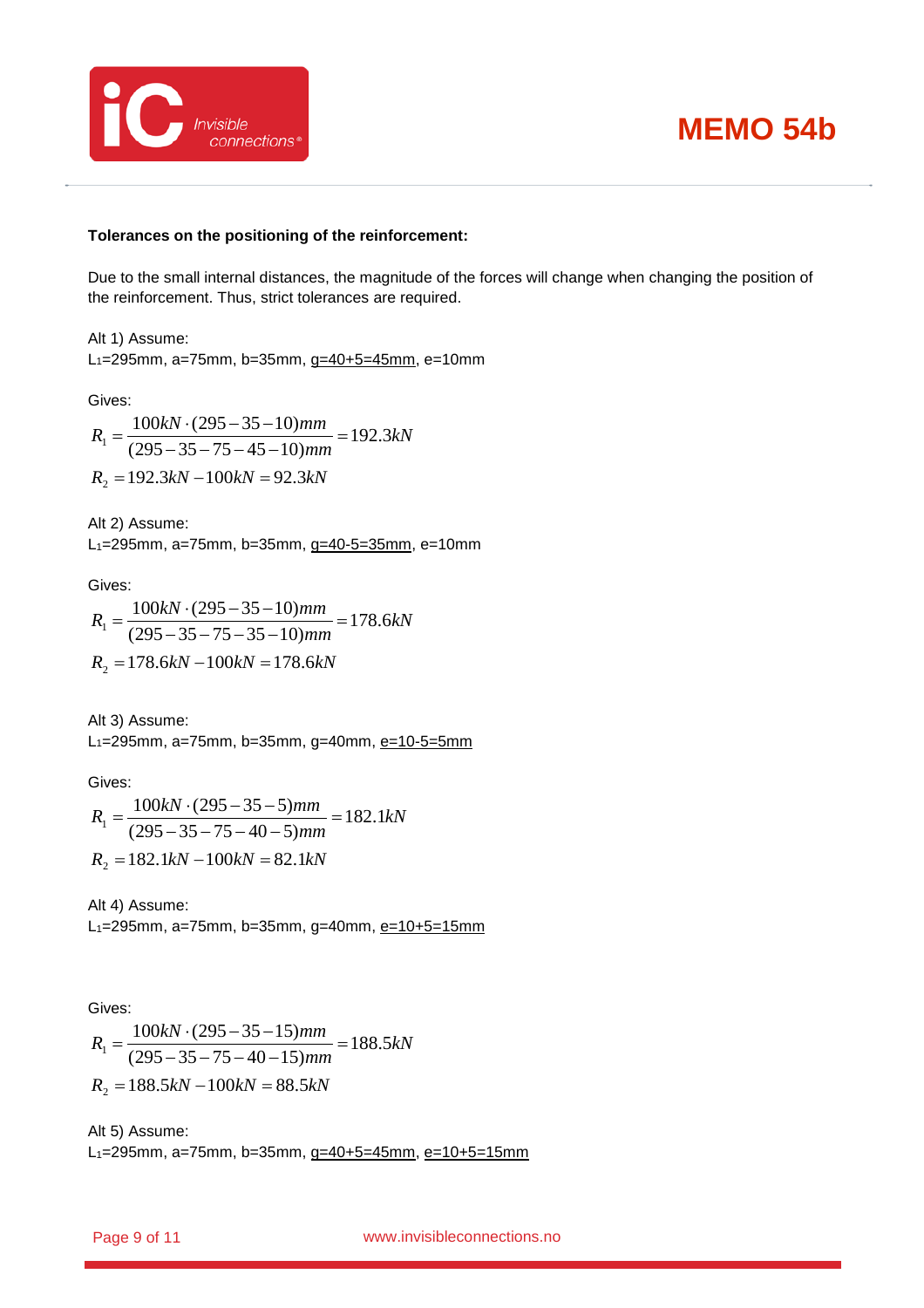

Gives:

$$
R_1 = \frac{100kN \cdot (295 - 35 - 15)mm}{(295 - 35 - 75 - 45 - 15)mm} = 196kN
$$
  

$$
R_2 = 196kN - 100kN = 96kN
$$

Conclusion tolerances: Alt 5 represents the most unfavorable position of reinforcement allowed without exceeding the reinforcement capacity. Thus, the assembling tolerances for P1, P2 and P4 should be ±5mm. For recommended reinforcement pattern, see Memo 55b.

#### **Transverse reinforcement:**

• One transverse bar with the same diameter as the anchorage bar to be placed in the bend of every anchoring bar.



*Figure 5: Anchoring reinforcement.*